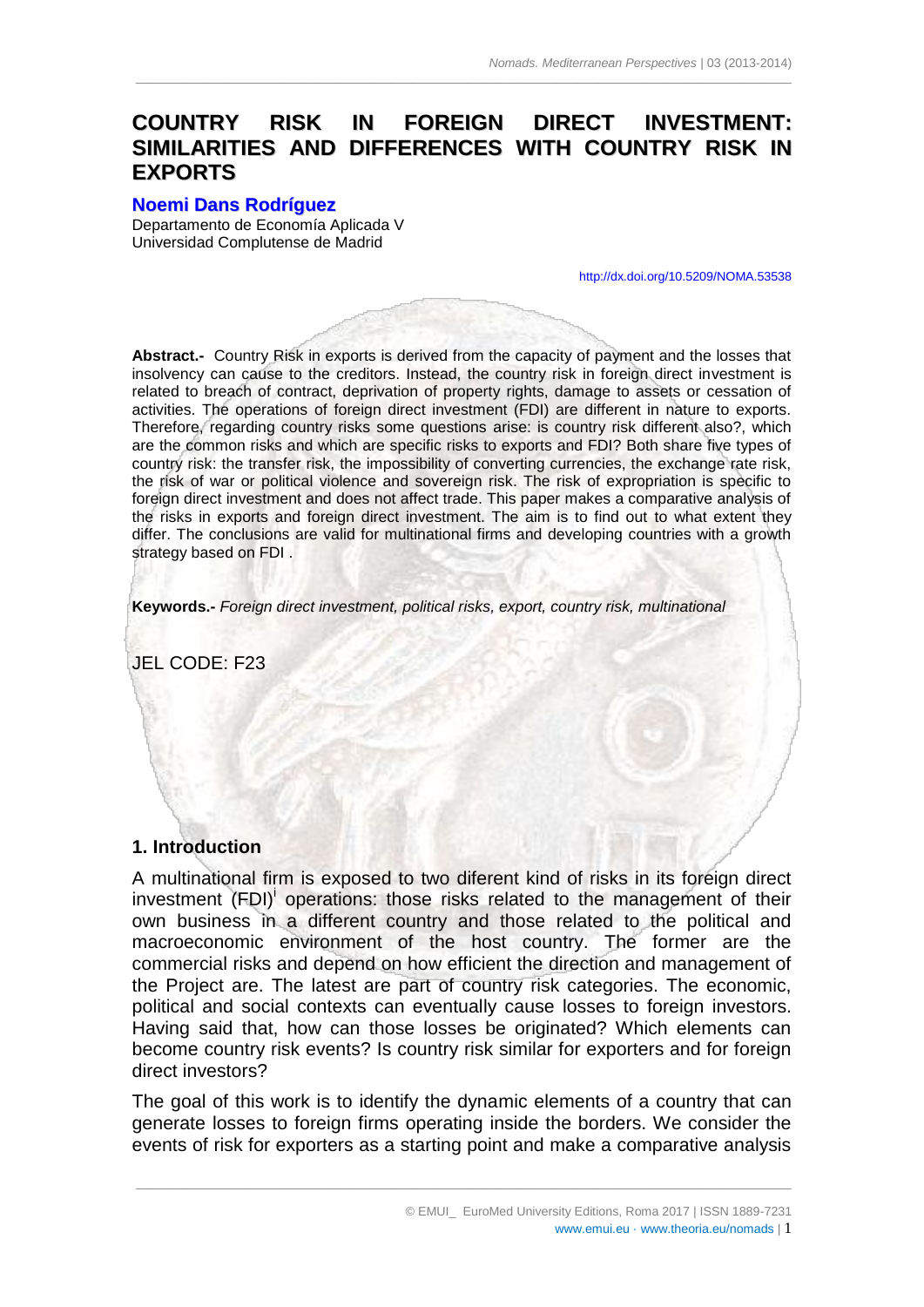based on econometric literature, not based on data. The result is a map of the risk events that can face multinational in front of the risk events that can affect to exporters. The findings are valid for both, multinational and exporter firms, as well as for countries whose development strategy is based on foreign investment.

 $\_$  ,  $\_$  ,  $\_$  ,  $\_$  ,  $\_$  ,  $\_$  ,  $\_$  ,  $\_$  ,  $\_$  ,  $\_$  ,  $\_$  ,  $\_$  ,  $\_$  ,  $\_$  ,  $\_$  ,  $\_$  ,  $\_$  ,  $\_$  ,  $\_$  ,  $\_$  ,  $\_$  ,  $\_$  ,  $\_$  ,  $\_$  ,  $\_$  ,  $\_$  ,  $\_$  ,  $\_$  ,  $\_$  ,  $\_$  ,  $\_$  ,  $\_$  ,  $\_$  ,  $\_$  ,  $\_$  ,  $\_$  ,  $\_$  ,

Country risk assessment in international trade is based on the assessment of payment capacity. Instead, losses in FDI are related to damage on assets, violation of property rights and cessation of activities. Exports and FDI operations are different in nature and so are their potential losses. According to these differences, is country risk similar for both in a single country? To answer this question, the first task is to gain a deep knowledge of the concept and categories of country risk. Furthermore, the events related to every category will be identified. Once the events are defined, it will possible to compare the risk of non payment and the foreign direct investment risks. Finally, we conclude about the differences for both operations in a single country.

## **2. The concept of country risk**

In economics, risks are related to losses and risk assessing is related to loss measuring. In country risk, the elements than can provoke a loss are of three kinds: economic, political and social. Behind the risks, the whole complexity of the social sciences have to be studied. Therefore, country risk is a wide and complex concept. Some good definitions are David James (2004): "Political risks are human, subjective, severe and unpredictable", and Vilariño (2001): "Country risk is a difficult and slippery concept, that resists to be classified in formal models". According to Moosa (2002), country risk is "the exposure to an economic loss in transnational operations caused by events in a certain country which are, in a way at least, under the control of the government".

Such events can have a macroeconomic origin as high inflation, a deterioration in the current account of balance of payments or an increase in external debt. Events can also be political, such as government interference or breach of contracts. But even the economic events are the direct result of policies. Both, political and economic events have their origin in politics, and that is why we use either political risk or country risk to refer to these causes of loss. By politic we mean the persons in charge of the business of the state and also the activity of those who have an influence in public issues through their acts and through their opinions. Therefore, political risk has its origin in government´s decisions which are influenced by the groups who aspire to replace them and by citizens who can alter the activity of both.

# **3. Country risk in FDI.**

In exports country risk increases o diminishes the credit risk $\mathbf{F}$  related to the paymen deferment. An exporter, a bondholder or a financing bank are all exposed to credit risk or to non payment risk. Instead, a direct investor can register losses as a consequence of the breach of contract by the local authorities, violation of property rights, damage to assets and cessation of activities. It is not necessary to complete cessation of activities. In some cases,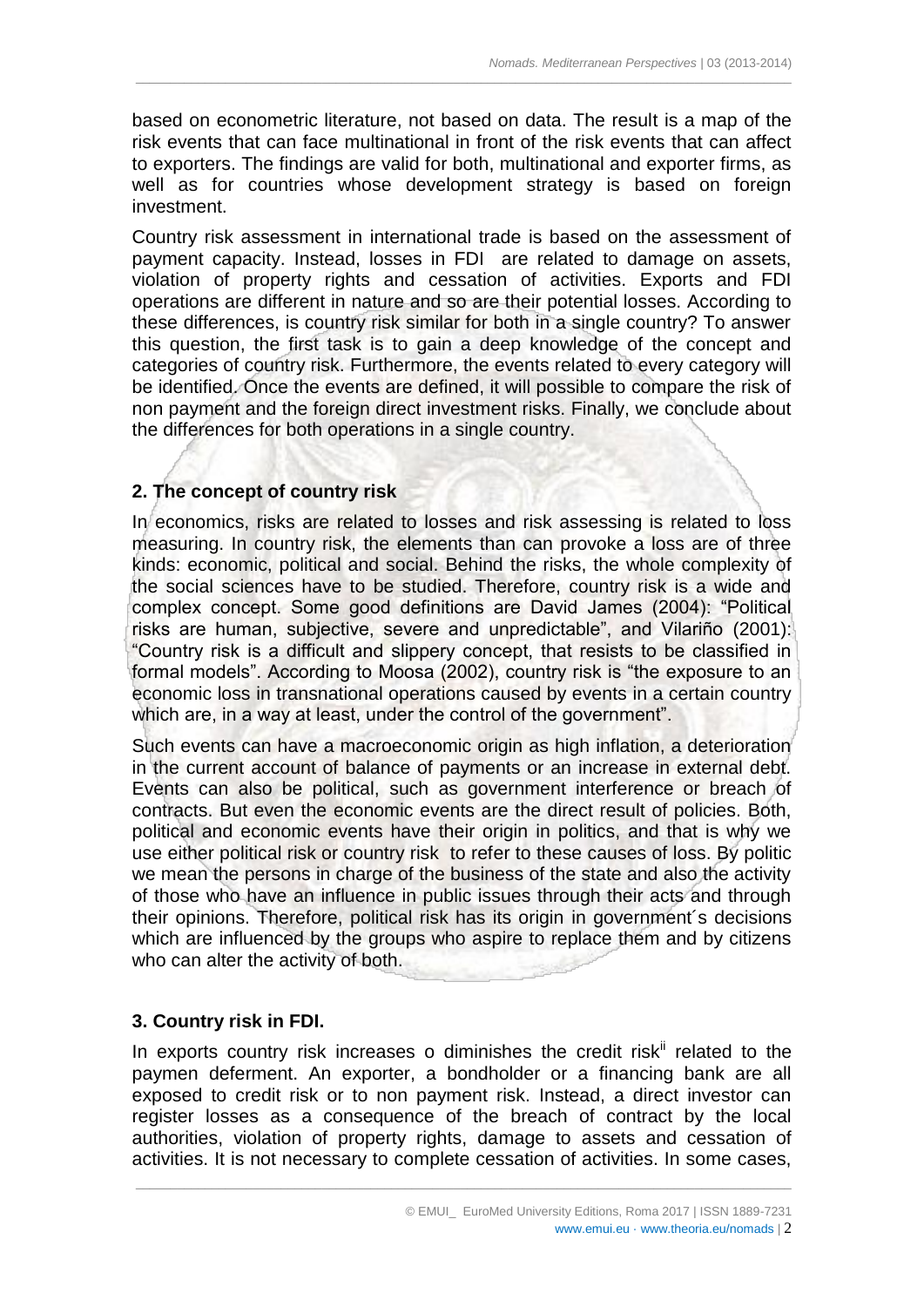power cuts, cuts in the supply of local inputs or tariff regulations can provoke a notorious decrease in the local activities of the firm, damaging the profit and loss account. Meldrum (2000) and Herber (2002) consider the decrease of profits among the consequences of country risk whereas Simon (1992) refers exclusively to the impossibility of repatriate funds, dividends or profits. The World Bank, through the Multilateral Investment Guarantee Agency (MIGA) define political risk as "risks associated to government acts that i) reduce the rights of an investor or a proprietor to use or profit from its assets and ii) reduce the value of the firm" (MIGA, 2011).

 $\_$  ,  $\_$  ,  $\_$  ,  $\_$  ,  $\_$  ,  $\_$  ,  $\_$  ,  $\_$  ,  $\_$  ,  $\_$  ,  $\_$  ,  $\_$  ,  $\_$  ,  $\_$  ,  $\_$  ,  $\_$  ,  $\_$  ,  $\_$  ,  $\_$  ,  $\_$  ,  $\_$  ,  $\_$  ,  $\_$  ,  $\_$  ,  $\_$  ,  $\_$  ,  $\_$  ,  $\_$  ,  $\_$  ,  $\_$  ,  $\_$  ,  $\_$  ,  $\_$  ,  $\_$  ,  $\_$  ,  $\_$  ,  $\_$  ,

Since we are considering different forms of losses and different elements than can produce them (economics, political and social), then we can presume that the events can be diverse also. Even though the concept of country risk generates a huge debate, its events generate quite a wide consensus. A comparative analysis has been done among seven sources. One is the Berne Union, the associations of sixteen insurer companies that manage the export credit with official support for their respective countries (Export Credit Agencies). The second source is MIGA (MIGA 2011). The third is Iranzo (2008) published by Banco de España, the Central Bank of Spain, and the rest are academics and multinational executive authors: Simon (1992), Meldrum (2000) and Herber (2002). All the sources in the table agree about the origins of risks:

**Transfer restrictions** 

Currency convertibility restrictions

Confiscation, expropriation and nationalisation of foreign assets

War or political violence

Sovereign decisions

The last event in the previous list, named as sovereign risk by Meldrum (2000), include several circumstances that, in our opinion, deserve a different analysis. On one hand, there are the legislative changes that a government can create as part of their economic, industrial or development policies. That would be the case of a change in the price of public services, which would affect national as well as foreign supply companies. On the other hand, there is the breach of contract signed with the foreign investors. Restriction of access to local inputs, cuts in the supply of power or water or the breach of previously signed licenses for natural resources extraction are some examples of events of this kind. Furthermore, in these kind of events it can be registered as a generalised breach of commitments in a whole productive sector or a specific breach of contract that affects one only operation. Finally, Heber (1992) posits the willingness to pay as an event that can affect the foreign direct investors and Meldrum (2000) relates it to sovereign risk. This isn´t very accurate for in FDI operations, the host state is not in a debtor position with the foreign firm. Therefore, in this study the sovereign risk understood as non payment by the state is not considered as an event of risk.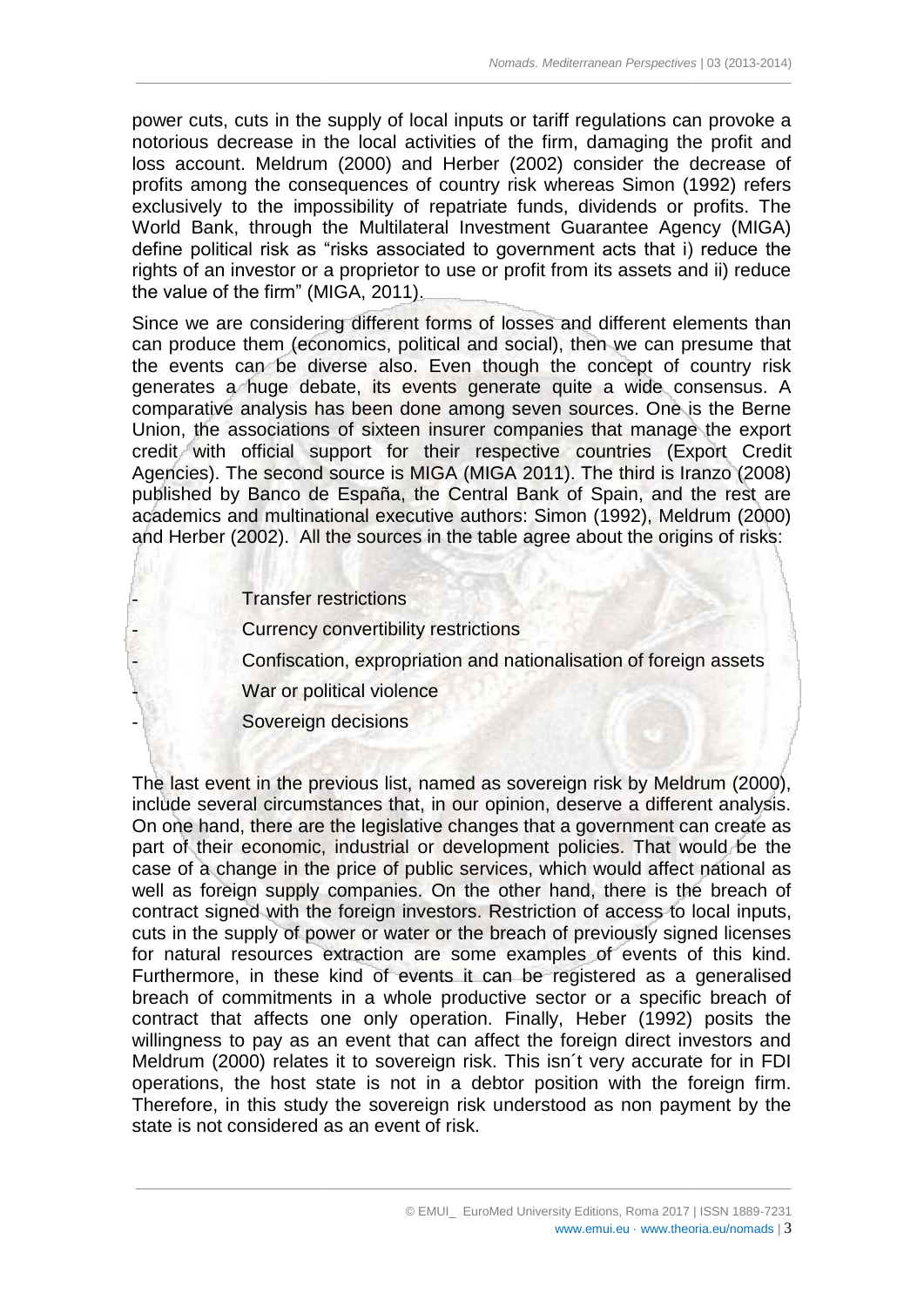The only source that considers the exchange risk is Meldrum (2000). Broad and unexpected variations in exchange rates can provoke huge losses. A recent example is the devaluation by 46% in Bolivia ordered by the government of former President Hugo Chávez in Venezuela in 2013 and the losses caused to commercial firms operating in the country, like the spanish Inditex. For this reason, exchange rate is included among the categories of country risk.

 $\_$  ,  $\_$  ,  $\_$  ,  $\_$  ,  $\_$  ,  $\_$  ,  $\_$  ,  $\_$  ,  $\_$  ,  $\_$  ,  $\_$  ,  $\_$  ,  $\_$  ,  $\_$  ,  $\_$  ,  $\_$  ,  $\_$  ,  $\_$  ,  $\_$  ,  $\_$  ,  $\_$  ,  $\_$  ,  $\_$  ,  $\_$  ,  $\_$  ,  $\_$  ,  $\_$  ,  $\_$  ,  $\_$  ,  $\_$  ,  $\_$  ,  $\_$  ,  $\_$  ,  $\_$  ,  $\_$  ,  $\_$  ,  $\_$  ,

As a result, there are six categories of country risk in FDI compare to those in foreign trade (table 1).

| Categories of country risk in FDI                    | ¿Does affect also to exports? |
|------------------------------------------------------|-------------------------------|
| Transfer Risk                                        | Yes                           |
| <b>Convertibility Risk</b>                           | Yes                           |
| Exchage Rate Risk                                    | Yes, in foreign exchange      |
| Confiscation, Expropriation and Nationalization Risk | <b>No</b>                     |
| War or political violence                            | Yes                           |
| Breach of contract and regulation risk               | Payment commitments           |
|                                                      |                               |

Table 1: Categories of country risk in FDI

An analysis of the elements involved in every kind of risk is to follow.

# **3.1. Transfer and convertibility risks**

Convertibility is the exchange of local currency to an accepted foreign currency inside the country with the aim to transfer it overseas. Transfer is the possibility to transfer the currency overseas. The foreign firm can be interested in transferring currency, normally repatriate, disinvested funds, dividends or payments for loans to foreign banks. Risks derive from the lack of foreign exchange availability in the local banking system or from a prohibition to transfer foreign exchange, once it has been obtained inside the country. The origin of these risks is generally economic and basically balance of payments. The current account deficit is often registered together with a high indebtment in foreign currency and that combination produces an increase in these two forms of risk. Such a circumstance is out of the control of the private sector and involves the whole country beyond the nature or the interests of economic agents operating in the country. This is the reason why convertibility and transfer risks are categories of country risk. The restrictions to convertibility is the result of a lack of foreign currency in the country, that means an inability de facto. It is an economic risk related to balance of payment and debt dynamics, considering that economic risk are political risk in last resort<sup>iii</sup>. Trasfer risk is, instead, the direct result of a political decision, a prohibition. Furthermore, the ultimate cause for that prohibition could have nothing to do with economic reasons. Transfer risk is a *pure* political risk.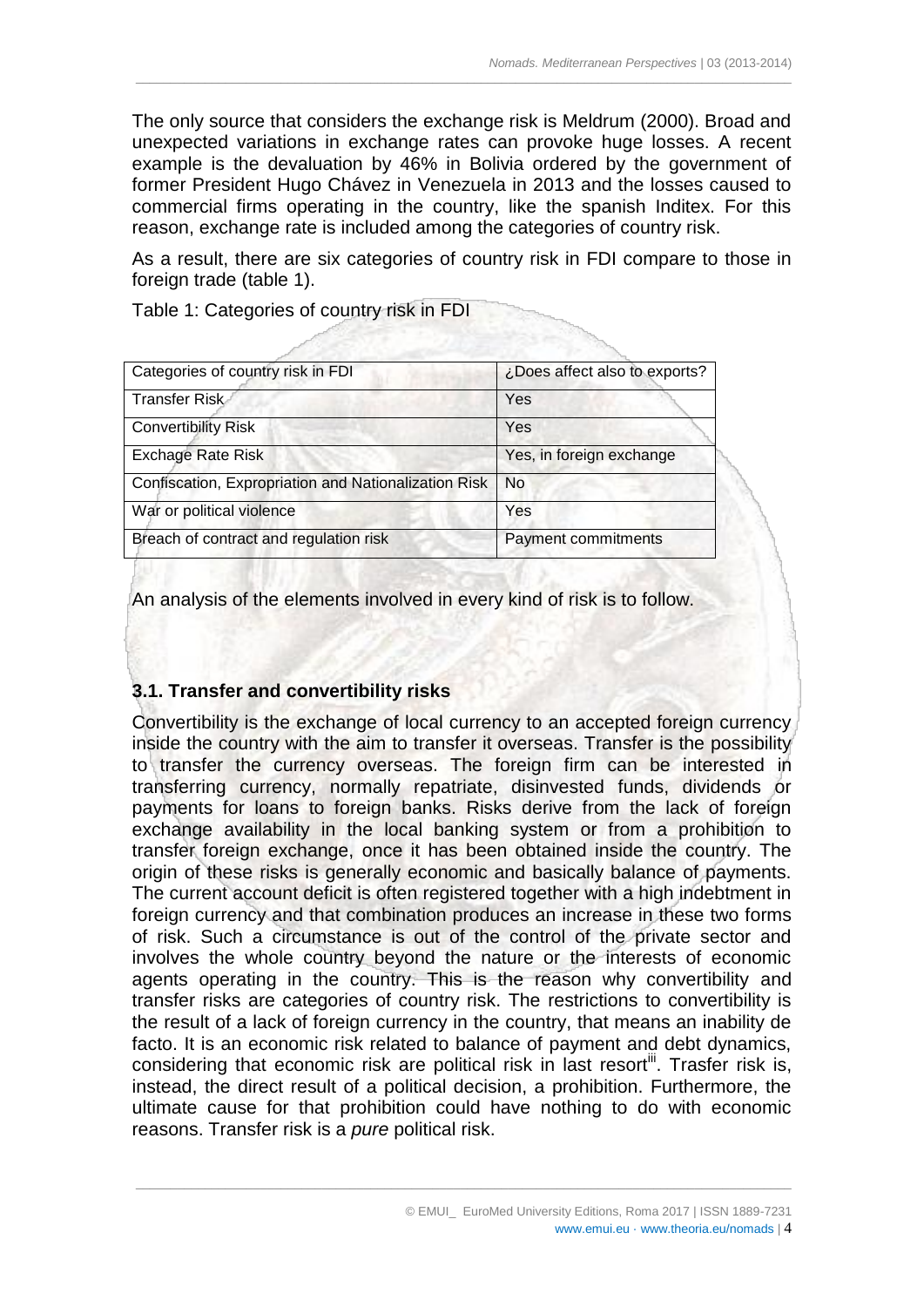## **3.2. Exchange rate risk.**

Large fluctuations in exchange rates can be the cause of huge losses or profits for foreign investors. Exchange rate risk in the short term can be easily covered using the mechanisms available in the financial system. Nevertheless, in the long term, exchange rate insurance is not efficient. Therefore, exchange rate risk is another category of country risk since it can reduce the value of profits, dividends or repatriated funds. Fluctuations can be originated by political decisions to modify the exchange system, replacing a parity with a crawling pegg system, for example. They can also be originated by the dynamics of the forex market. In the former case, the political character of the risk is of no doubt whereas in the latest case, the risk could be the result of speculative attacks against the local currency. Be that as it may, there are mechanisms available to local authorities to manage those attacks and counteract their effects. Therefore, whatever the origin, the exchange risk has to be considered as a country risk.

 $\_$  ,  $\_$  ,  $\_$  ,  $\_$  ,  $\_$  ,  $\_$  ,  $\_$  ,  $\_$  ,  $\_$  ,  $\_$  ,  $\_$  ,  $\_$  ,  $\_$  ,  $\_$  ,  $\_$  ,  $\_$  ,  $\_$  ,  $\_$  ,  $\_$  ,  $\_$  ,  $\_$  ,  $\_$  ,  $\_$  ,  $\_$  ,  $\_$  ,  $\_$  ,  $\_$  ,  $\_$  ,  $\_$  ,  $\_$  ,  $\_$  ,  $\_$  ,  $\_$  ,  $\_$  ,  $\_$  ,  $\_$  ,  $\_$  ,

## **3.3. Confiscation, expropriation and nationalisation risk (CEN risk)**

The spanish Constitution recognises the private property right and sets down that "nobody can be deprived of his own goods and rights but for a justifiable reason of public utility or social interest, according to the law and with due compensation. The Spanish Language Royal Academy´s dictionary (RAE, 2001) defines to expropriate as "to deprive the administration to an individual the property or a good or of a right, in exchange of a compensation and due to public and social interest that are provided by law. Colex (2006) posits that expropriation is "a private property or right deprivation method used imperatively by the government due to public utility or social interest and in exchange for a compensation". In the jurisprudence of the Supreme Court and the Constitutional Court "the right of property is configured as a statutory right modifiable by law", emphasising the possibility of transferring private property to the State in the circumstances described above. However, the law provides for the possibility of transferring the property to the State but also stipulates the procedure: Act of December 16, 1954<sup>iv</sup> establishes that "to proceed with the expropriation, previous declaration of public utility or social interest is needed" (Article 9). Article 10 of the same Act relates the goods wich public utility is implicitly understood and Articles 11 and 12 determine the requirement that, for all other goods not included in that list, the public utility has to be to declared expressly and uniquely a priori by Law. Chapters III and IV, respectively, stipulate the need to "determine the fair price" and the requirement to perform the "payment and swearing."

The confiscation and nationalisation also constitute acts of transfer of ownership to the State. While expropriation is justified by the common interest, confiscation is defined in RAE (2001) as "penalty with deprivation of property" and therefore has connotations of punishment imposed by the State either by the Treasury, in the case that the owner has debts to public finances, or because of unlawful possession, in the case of drugs or seizures, for example. Confiscation of property to a foreign investor could answer these two circumstances, but for the purpose of country risk we consider the non-punitive aspect. Thus, we consider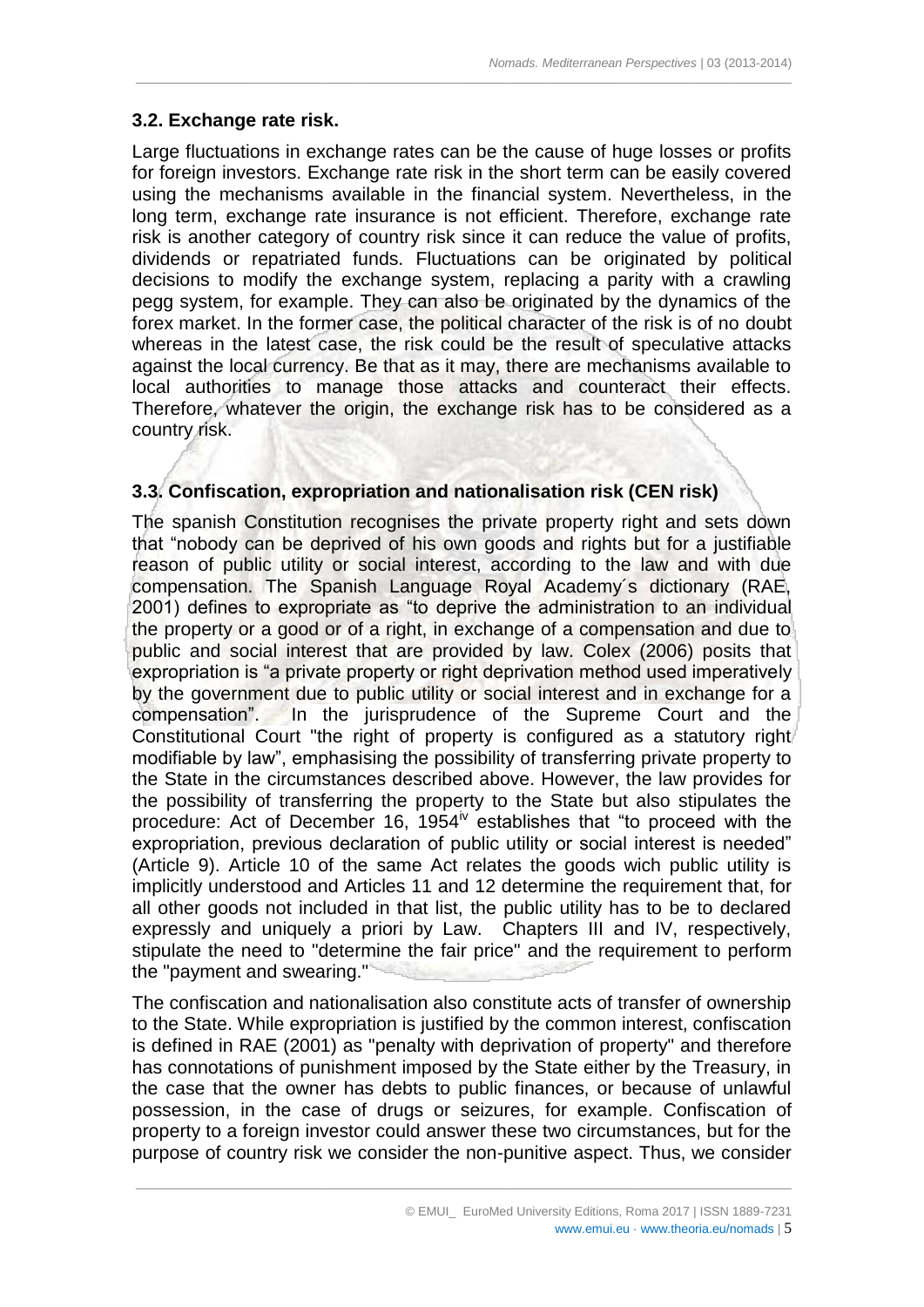any confiscation expropriation acts which are not justified by the public interest or accompanied by financial compensation.

 $\_$  ,  $\_$  ,  $\_$  ,  $\_$  ,  $\_$  ,  $\_$  ,  $\_$  ,  $\_$  ,  $\_$  ,  $\_$  ,  $\_$  ,  $\_$  ,  $\_$  ,  $\_$  ,  $\_$  ,  $\_$  ,  $\_$  ,  $\_$  ,  $\_$  ,  $\_$  ,  $\_$  ,  $\_$  ,  $\_$  ,  $\_$  ,  $\_$  ,  $\_$  ,  $\_$  ,  $\_$  ,  $\_$  ,  $\_$  ,  $\_$  ,  $\_$  ,  $\_$  ,  $\_$  ,  $\_$  ,  $\_$  ,  $\_$  ,

The definition of nationalisation in Colex (2006) resembles that of expropriation while the public interest or the common interest of the object is not justified: "Legal legislative expropriation of property ownership , rights or undertakings belonging to individuals or companies, transferring the property to the State". The concept of nationalisation is well understood if explained as the inverse process of privatisation. It is the transfer of domestic or foreign private property to the state, whatever the reasons for such decision. Again, nationalisation of a foreign company by sovereign decision can be done without any compensation or with a less than fair compensation. In these cases we should consider it as a confiscatory action, not expropriation as Colex (2006) notes. However, this definition, although incomplete, is useful for the purpose of country risk to describe the differences between nationalisation, confiscation and expropriation.

All of the above refers to the Spanish legislation. Each country has its own legal framework with regard to these issues, and there is no supranational legislation that conditions in any way the scope of each sovereign regarding these kind of decisions. Notwithstanding the legislative specifications of each particular country or differences arising out of them between the states, with regard to foreign direct investment we can generalise as noted below. Nationalisation means the transfer of ownership of the shares of the firm, local or foreign, to the State. For an action to be considered an expropriation it must be done with legal basis, with payment of fair price and according the public utility or social interest of the expropriated object. If legal basis and just compensation are lacking, the action will be confiscatory.

Although different, the three events have enough in common to be grouped into a single category of country risk for FDI. Therefore, they can be analysed together. All three causes a reduction in property rights to the owner of the goods. The three are associated to an economic loss which will be higher or lower depending on the value of compensation. All three are government decisions, regardless of their proximity or distance to what the law states, and, as such, they constitute a sovereign risk against which no appeal is possible. All three, when performed on foreign companies, are aimed to comply with national interests and with aspects of political expediency, not only social, that can be placed above law. Furthermore, the government that has the ability to undertake an action of this type has also the ability to change the law to suit their interests. The result will be similar in terms of control of the company, while in terms of profitability depends on the value of the payment, as we have said. It is in the perception of a lower than fair compensation where the risk is. Consequently, we will discuss the three actions within the same category of risk, the risk of confiscation, expropriation or nationalisation or risk CEN. The CEN risk does not affect trade, it is specific to direct investments.

The International Centre for Settlement of Investment Disputes<sup>v</sup> (ICSID) records disputes between foreign investors and host states for reasons of CEN events. According to UNCTAD (2011), in late 2010 the number of registered ICSID countries was 83 of which 51 were developing countries and 15 transition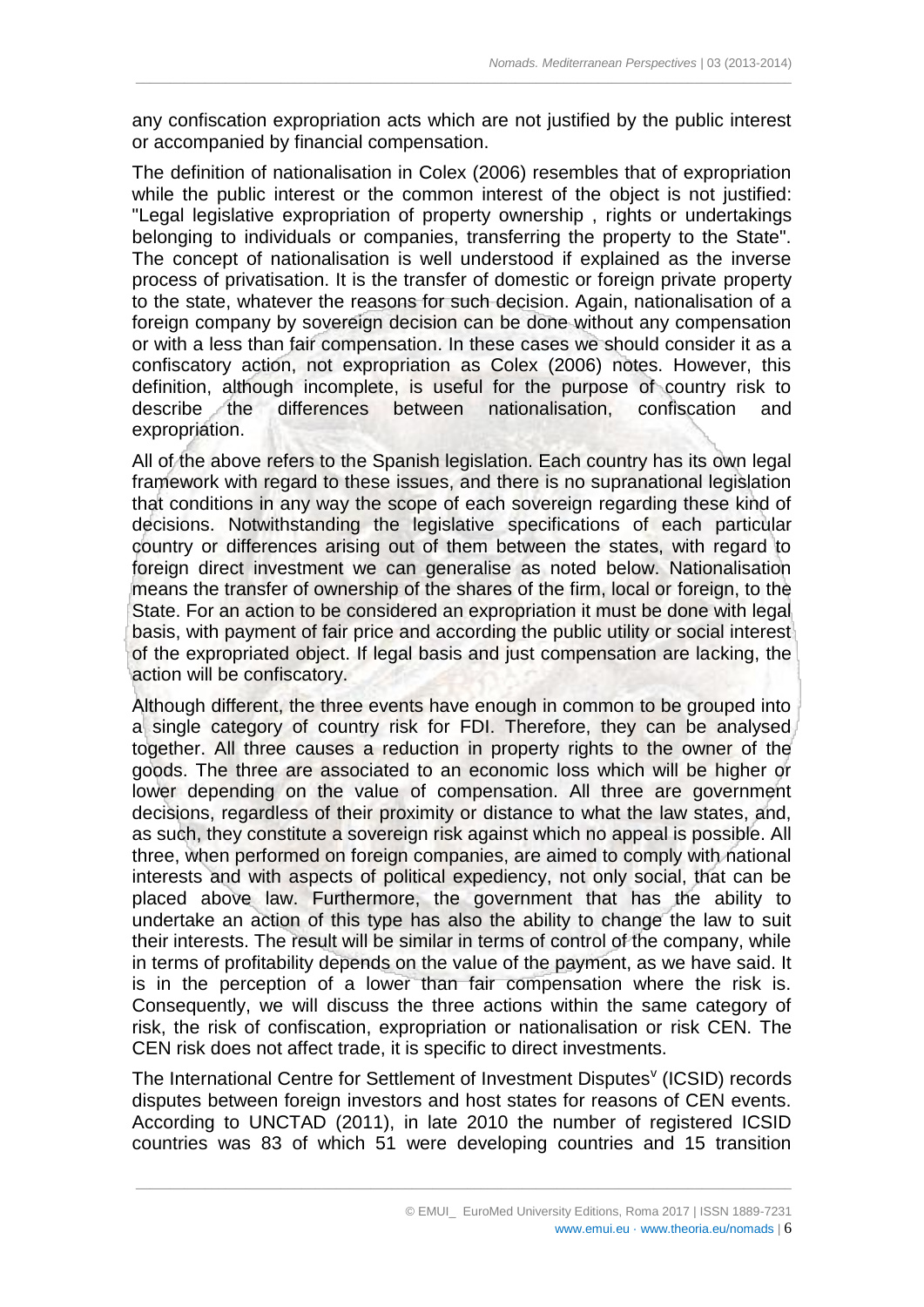economies. Figures 1 and 2 show that these disputes cover a wide range of business sectors and all geographical areas of the world, respectively.

 $\_$  ,  $\_$  ,  $\_$  ,  $\_$  ,  $\_$  ,  $\_$  ,  $\_$  ,  $\_$  ,  $\_$  ,  $\_$  ,  $\_$  ,  $\_$  ,  $\_$  ,  $\_$  ,  $\_$  ,  $\_$  ,  $\_$  ,  $\_$  ,  $\_$  ,  $\_$  ,  $\_$  ,  $\_$  ,  $\_$  ,  $\_$  ,  $\_$  ,  $\_$  ,  $\_$  ,  $\_$  ,  $\_$  ,  $\_$  ,  $\_$  ,  $\_$  ,  $\_$  ,  $\_$  ,  $\_$  ,  $\_$  ,  $\_$  ,



Figure 1. Geographical distribution of records involved in ICSID by country (2010)

Source: UNCTAD (2011)





Source: UNCTAD (2011)

There is not a database registering expropriation laws or events  $CEN<sup>vi</sup>$  but this does not prevent us from knowing about several cases that have been recorded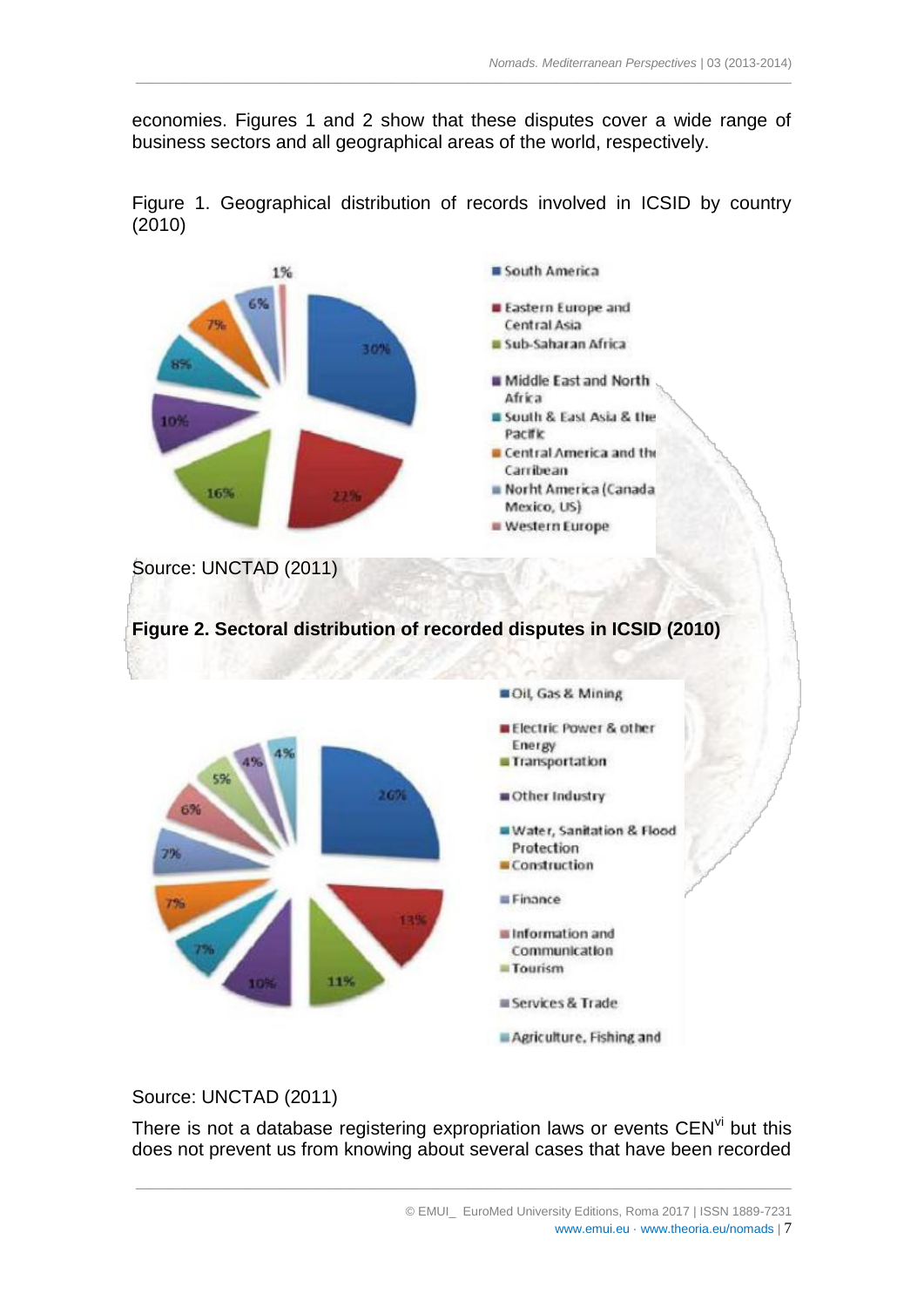in CIADI or published by the media. In 2004, Namibia started a land reform expropriating the properties of 18 white race farmers (France Press cited in Li 2009). In April 2006, the former venezuelan President Hugo Chávez expropriated two oilfields from the french Total and the italian ENI due to the inability to close a deal for PDVSA to obtain the majority of shares (Economist Intelligence Unit, 2006, cited in Li 2009). In April 2012, argentinian President Cristina Fernández presented a bill for the expropriation of 51% of Yacimientos Petrolíferos Fiscales from the spanish oil company Repsol. The reason alleged were lack of investments, versus the favourable opinion expressed by the government in the previous months about the management of business by Repsol in Argentina. In February 2013, former President Chávez ordered the temporal closing of shops owned by the spanish Inditex as the response to the increase in prices that the firm had applied to counteract the devaluation by 46% of the Bolivia. This official decision did not threaten property rights but it did provoke losses due to the temporal cessation of activities.

 $\_$  ,  $\_$  ,  $\_$  ,  $\_$  ,  $\_$  ,  $\_$  ,  $\_$  ,  $\_$  ,  $\_$  ,  $\_$  ,  $\_$  ,  $\_$  ,  $\_$  ,  $\_$  ,  $\_$  ,  $\_$  ,  $\_$  ,  $\_$  ,  $\_$  ,  $\_$  ,  $\_$  ,  $\_$  ,  $\_$  ,  $\_$  ,  $\_$  ,  $\_$  ,  $\_$  ,  $\_$  ,  $\_$  ,  $\_$  ,  $\_$  ,  $\_$  ,  $\_$  ,  $\_$  ,  $\_$  ,  $\_$  ,  $\_$  ,

# **3.4. War and political violence risk**

Even though we all have in mind what a war is, when considering war as a cause of loss an accurate definition is needed. A practical way of obtaining it is to start from a wide concept of situations similar to war, including all possible circumstances of violence, and to define afterwards which of them should be considered as events of country risk for FDI. The aim is to analyse the scope and the motivations for violence. Depending on the percentage of population involved and on the kinds of motivations, different forms of violence will arise.

War is an armed conflict between two or more nations or between sides of one nation that use violence to gain the right to rule, to become a state or to own other´s land. Nowadays war is not explicitly declared and peace relationships can, surprisingly, coexist with violent acts between two confronted countries. India and Pakistán, Iraq and Iran or Israel and Gaza are some examples. In these cases, embassies are open but hostilities are serious enough to consider them into this category of risk.

An insurrection is an uprising against the state that refers to an individual attitude that has legal consequences according to the law. It is important to take into account that an insurrection is an individual act, involving one or few persons. Insurrection is an incipient rebellion<sup>vii</sup>. It becomes a rebellion when it is an open resistance to the authority or an organised armed conflict against the government. In the cases where that political aim is reached, and the government is replaced, then the movement is called revolution. The differences among these three concepts are based on the scope of the population involved and on the kind of goals that are pursued. When a high percentage of populations are pursuing political aims, then the movements is an event of country risk. The personal protest of a young tunisian in December 2010 due to the economic difficulties became a revolution, with President Ben Alí escaping out of the country. One year after, President Marzouky was elected in democratic polls.

This latest example is related to other forms of social destabilisation, those led by students, workers or trade unions. These grievances are not strictly political,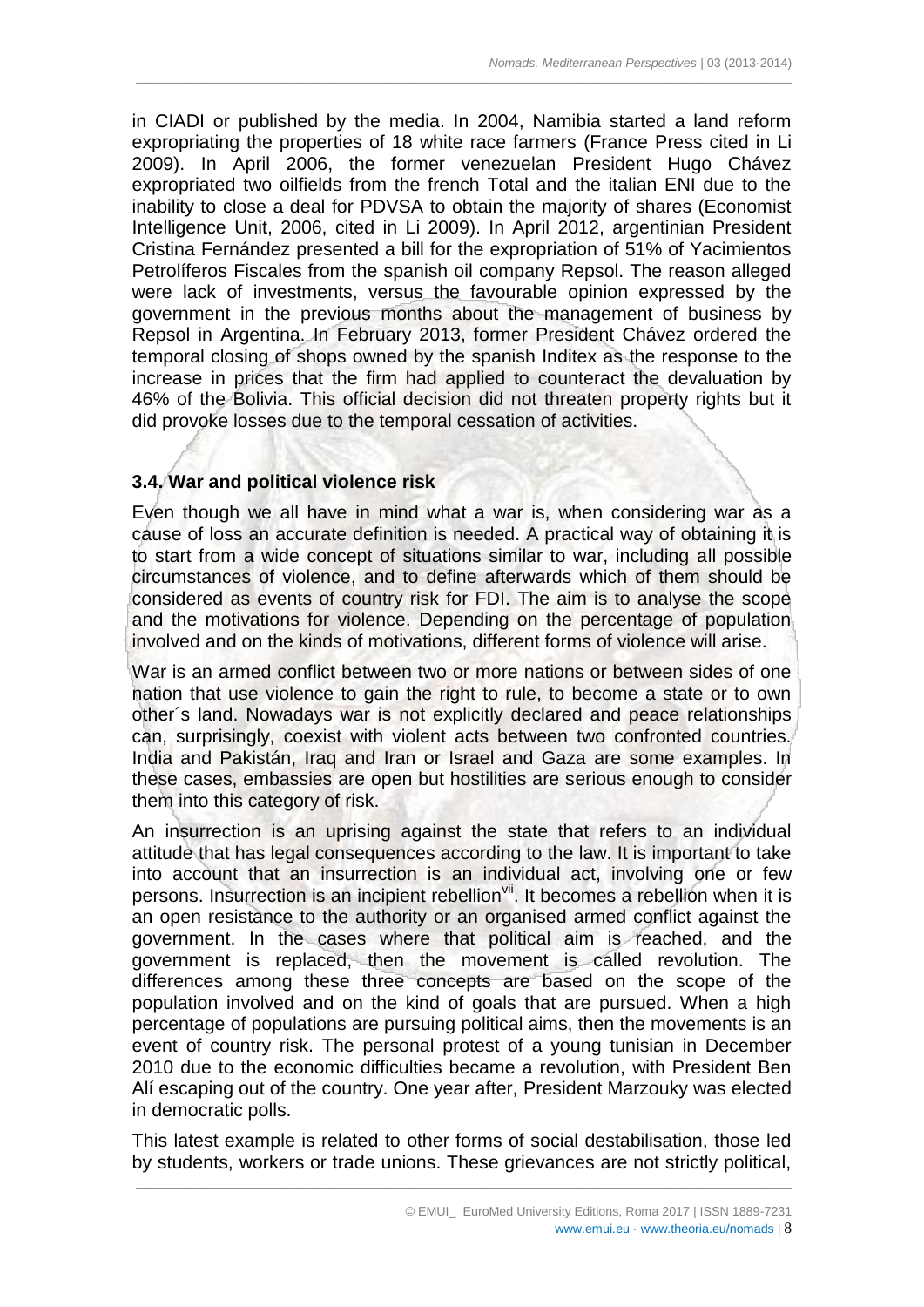so they cannot be strictly considered as country risk events. Having said that, in some cases popular grievances have changed the political program or even have overthrown the governments, like in Argentina in several occasions or in Tunisia and Egypt, more recently. It is difficult to establish a frontier between public demonstrations of repudiation of government policies and mass movements with a potential to destabilise the political context and, there, with a potential to losses for FDI. It is in this frontier where country risk arises. In exports, risk is related with insolvency. In FDI operations risk is, instead, related with social movements against foreign interests, fed by nationalist feelings and by a conflict of interests.

 $\_$  ,  $\_$  ,  $\_$  ,  $\_$  ,  $\_$  ,  $\_$  ,  $\_$  ,  $\_$  ,  $\_$  ,  $\_$  ,  $\_$  ,  $\_$  ,  $\_$  ,  $\_$  ,  $\_$  ,  $\_$  ,  $\_$  ,  $\_$  ,  $\_$  ,  $\_$  ,  $\_$  ,  $\_$  ,  $\_$  ,  $\_$  ,  $\_$  ,  $\_$  ,  $\_$  ,  $\_$  ,  $\_$  ,  $\_$  ,  $\_$  ,  $\_$  ,  $\_$  ,  $\_$  ,  $\_$  ,  $\_$  ,  $\_$  ,

Regarding terrorism, the combination of the criminal and the political component has to be considered. Terrorist activity is a crimial act punished by law in almost every country. Motivations are often religious, ideological or nationalist. In the last resort, they become political due to the obligation of the ruling politicians to manage the issues that raise terrorism acts<sup>viii</sup>. Terrorism can cause losses to foreign investors and, therefore, is an event of country risk. Some multinational firms have been obliged to manage terrorism, like FENOSA in Colombia. Be that as it may, it is important to specify that the terrorism as a country risk event is not necessary related to the sope of the act or the dimension of damages. Furthermore, the political component of terrorism must not make us forget about the criminal component, wich is also inherent.

The most frequent form of political violence in the last decades has been civil war. One of the most complete investigations about the origins of civil war is Collier Hoeffler (2002, 2004), wich has become a reference in the analysis of armed conflicts. These authors consider the definition of civil war developed in *Correlates of War*, a database of events understood as armed conflicts between the army and one or more group of insurgents wich cause 1000 or more deads, at least 5% in each contender.

# **3.5. Breach of contact risk or sovereign risk in FDI**

The breach of contracts by the government is a sovereign decision. Sovereignty is the quality of sovereign by which it exercises the supreme authority in political power. There is not a higher authority than a sovereign. When talking about risk, this aspect is important for one of the consequences is that there is not any legal action against sovereign decisions. As a result, regarding the definition and the assessment of sovereign risk, the political regime and the holder of sovereignty is crucial. Sovereign exercise develops in very different manner depending on whether sovereign is an absolute monarch or sovereignty is held by the people and is transferred to an elected government, like in democracies. The sovereign instrument is the law, and law ruling can have considerable economic consequences for a country and for firms operating in it. It is a country risk event of unpredictable effects that have to be managed by exporters and by direct investors but, how are both exposed?

As we have mentioned, by sovereign risk Moosa (2002) and Simon (1992) understand the non payment of debts by the state due to insolvency or to unwillingness to pay. However, from the investor´s point of view, the breach of contracts by the state and the regulatory changes entails the sovereign capacity

<sup>©</sup> EMUI\_ EuroMed University Editions, Roma 2017 | ISSN 1889-7231 www.emui.eu · www.theoria.eu/nomads | 9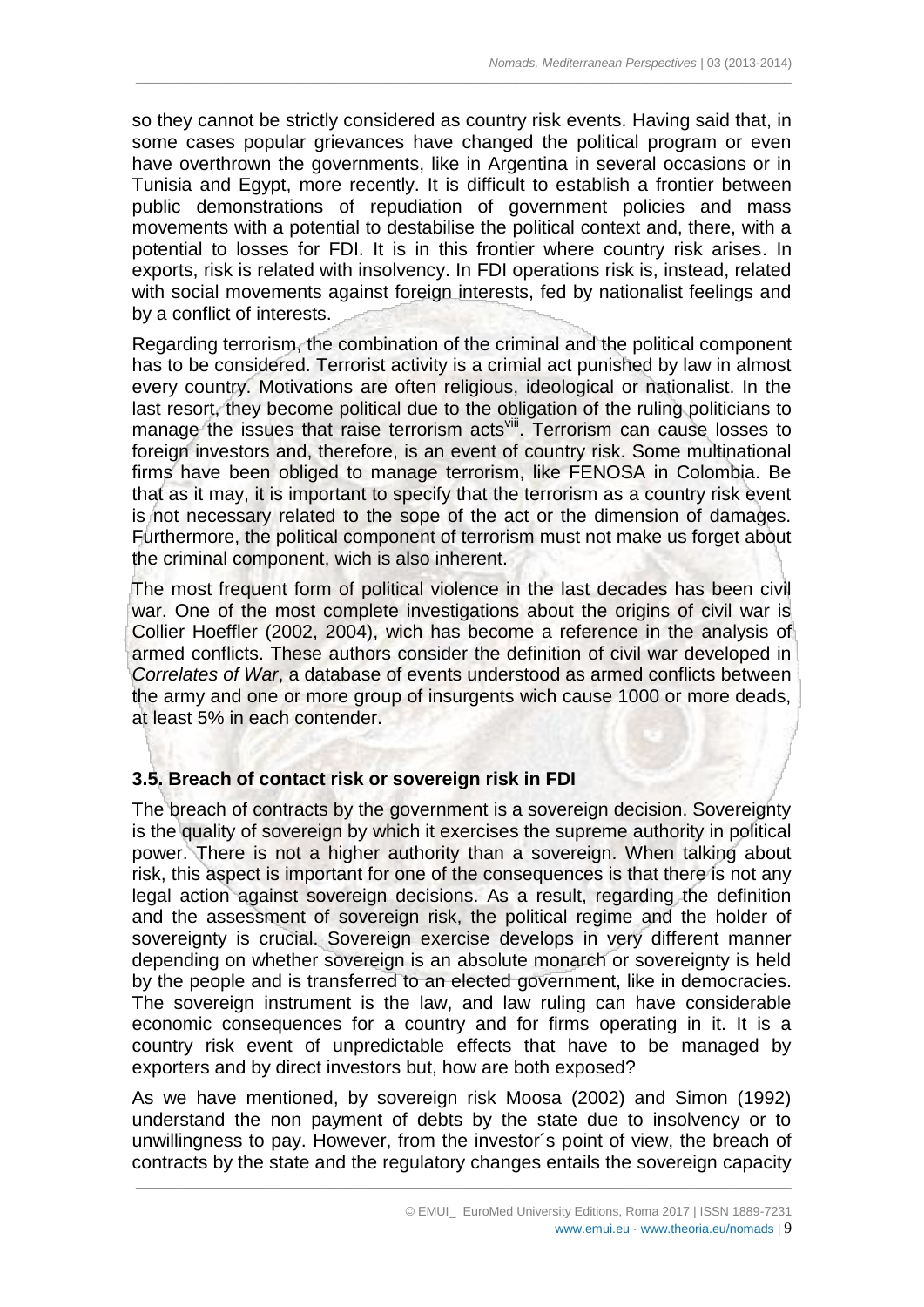to decide in one way or another. Therefore, in a comparative analysis, breach of contracts and regulatory changes will be contrasted with the unwillingness to pay by the government.

 $\_$  ,  $\_$  ,  $\_$  ,  $\_$  ,  $\_$  ,  $\_$  ,  $\_$  ,  $\_$  ,  $\_$  ,  $\_$  ,  $\_$  ,  $\_$  ,  $\_$  ,  $\_$  ,  $\_$  ,  $\_$  ,  $\_$  ,  $\_$  ,  $\_$  ,  $\_$  ,  $\_$  ,  $\_$  ,  $\_$  ,  $\_$  ,  $\_$  ,  $\_$  ,  $\_$  ,  $\_$  ,  $\_$  ,  $\_$  ,  $\_$  ,  $\_$  ,  $\_$  ,  $\_$  ,  $\_$  ,  $\_$  ,  $\_$  ,

Therefore, to establish the similarities and the differences between the country risk in exports and in foreign direct investments and to assess in what degree the analysis of the former is valid for the later the following risk assessments are needed: transfer risk, convertibility risk, exchange rate risk, war and political violence risk and sovereign risk. For these common risks it will be necessary to find out whether a different assessment is resulting from a different prism and from operations of a different nature. If so, then the differences will have to be identified. We have to find out how a transfer restriction affects payment for imports and to repatriation of funds. We also have to find out whether the lack of dollars affects in a similar way to importers than to investors and whether a specific social or political destabilisation can cause losses to both.

Instead, the CEN risk does not exist in trade and must not be included in a comparative analysis. The non payment capacity must not be included also, since it is a risk in trade but it does not exist in direct investment. That is the reason why it is not listed above. We do consider indeed the sovereign risk in FDI operations related with breach of contracts and regulatory changes. Sovereign risk has to be analysed in comparative terms taking into account these qualifications.

#### **4. Is country risk identical or different in FDI and foreign trade operations?**

Once the risk categories in FDI and in exports have been identified, the similarities and the differences in the assessment from both perspectives are to be explained.

# **4.1. Transfer risk**

Transfer risk in payment for imports is different than transfer risk in repatriation due to several reasons. Firstly, in commercial operations the impossibility of transferring the payment of a debt is related to a situation of insolvency or liquidity of the state. Secondly, imports can increase the external debt, feeding the problem of insolvency. Dividend or disinvested funds repatriation have nothing to do with debt. Furthermore, foreign direct investment does not increase the level of external debt. We are considering the same action, transfer of funds, but the state can have several reasons to forbid transfers only for foreign investors or, conversely, to declare a moratorium of payments without harming repatriation funds, either decision depending on economic policy. The development strategy and subsequent motivations for favouring or reducing FDI are also determinants of the differences between the risk assessment in both cases for it determines the attitude of the authorities with foreign firms. The official attitude with multinationals depends on the country of origin, on the location in the host country and on the sector of operation. To the extent that the sector is relevant for the domestic economy and to the extent that bilateral relationships are strained, the risk assessment will change among investors in the same country. Third, the fact that official bilateral debt can be rescheduled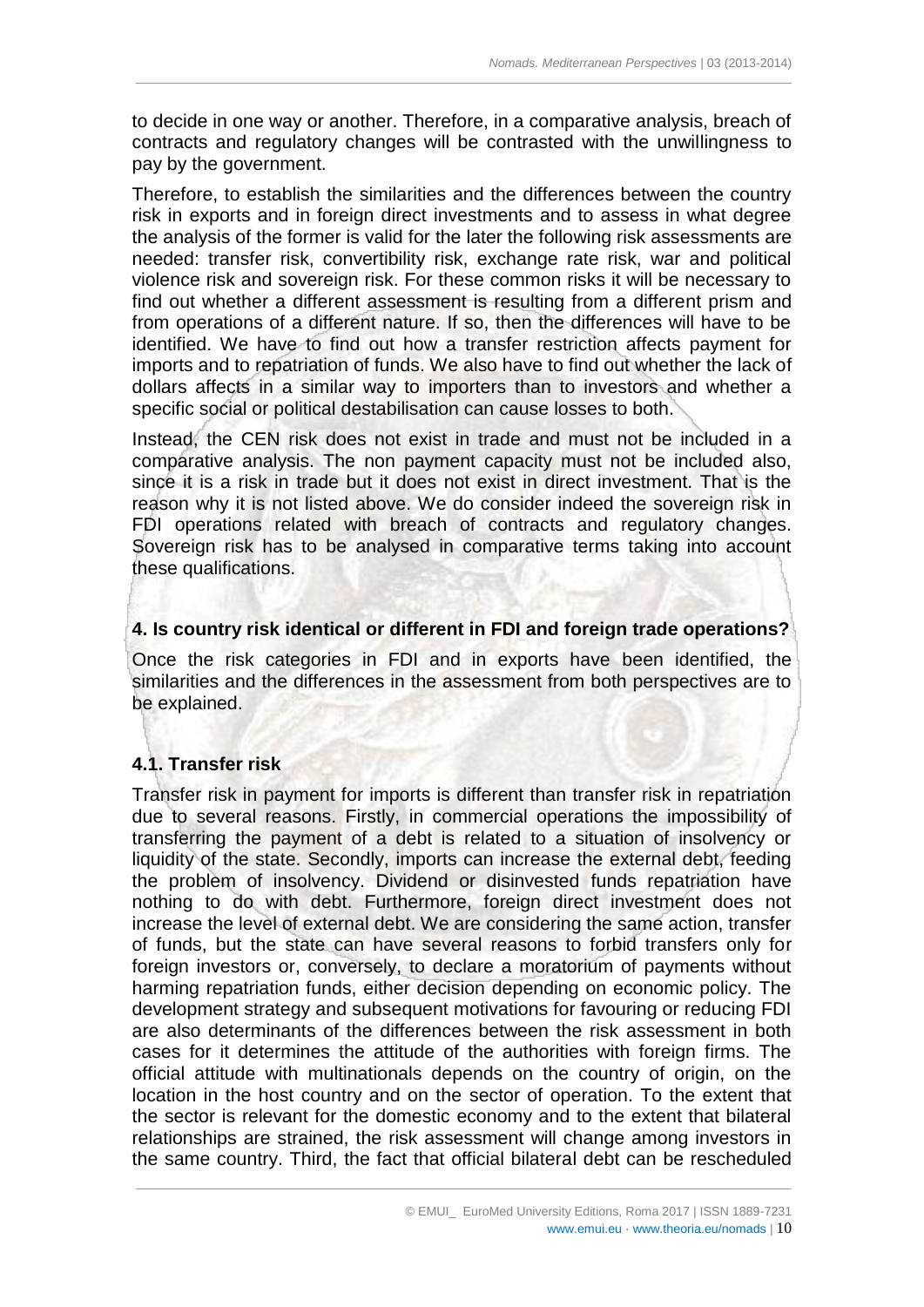in Paris Club is an added argument for a government to grant a different treatment to debt payment and to repatriation of dividends. Lastly, in countries with an administrative structure with autonomous local governments, these kind of decisions have an inherent sub-sovereign. The assessment of sub-sovereign in contrast with sovereign risk will depend partly on whether the political sigh of both governments are the same or the contrary, for obvious reasons. Subsovereign risk in Argentina or in Brazil is as relevant as the sovereign risk, both in trade and direct investments.

 $\_$  ,  $\_$  ,  $\_$  ,  $\_$  ,  $\_$  ,  $\_$  ,  $\_$  ,  $\_$  ,  $\_$  ,  $\_$  ,  $\_$  ,  $\_$  ,  $\_$  ,  $\_$  ,  $\_$  ,  $\_$  ,  $\_$  ,  $\_$  ,  $\_$  ,  $\_$  ,  $\_$  ,  $\_$  ,  $\_$  ,  $\_$  ,  $\_$  ,  $\_$  ,  $\_$  ,  $\_$  ,  $\_$  ,  $\_$  ,  $\_$  ,  $\_$  ,  $\_$  ,  $\_$  ,  $\_$  ,  $\_$  ,  $\_$  ,

#### **4.2. Convertibility and exchange rate risks**

Convertibility risk assessment is related with the availability of foreign exchange in the country´s financial system. The higher the availability, the lower the convertibility risk. The lack of foreign exchange in a system have identical effects for creditors than for foreign investors. Risk assessment is identical from both perspectives. Regarding the exchange rate risk, it occurs exactly the same. Exchange rate fluctuations have identical impact form every economic agent operating in the country. It is necessarily so except in dual exchange rate systems, which have different rates depending on the operation, but these cases are very rare nowadays and would be an exception.

## **4.3. War and political violence risk.**

Regarding the war and political violence risk, taking into account that direct investment entails a physical presence and a production activity, risk assessment can be different from the investor point of view. A correct assessment requires to consider the location into the country and the sector of activity. None of these elements are involved in capacity of payment. In fact, uprising risk in a specific area is higher in some countries, like in Mexico (Chiapas), the Russian Federation (Chechenia) or India (Cachemire). Regarding the sector of activity, it can be more o less sensitive for the government, to the extent that it contributes to GDP, to foreign exchange reserves or to public income. The sector of activity can be also sensitive for the population if it is perceived as a public service or as a public resource. Both, location and sector of activity can alter risk assessment in FDI and exports, and even among FDI operations.

Besides, as posit by Simon (1992), in risk assessment it is important to take into account the *visibility* factor. External trade is less visible than foreign direct investment activities in a specific country. Physical presence in natural resources extraction or production and distribution of goods and services makes these activities more visible to citizens and, therefore, more vulnerable to political violence.

#### **4.4. CEN and sovereign risks**

CEN risk is not susceptible to a comparative analysis since it is inherent only to FDI operations. As stated before, sovereign risk in investments, that means brech of contracts and regulatory changes, are to be contrasted with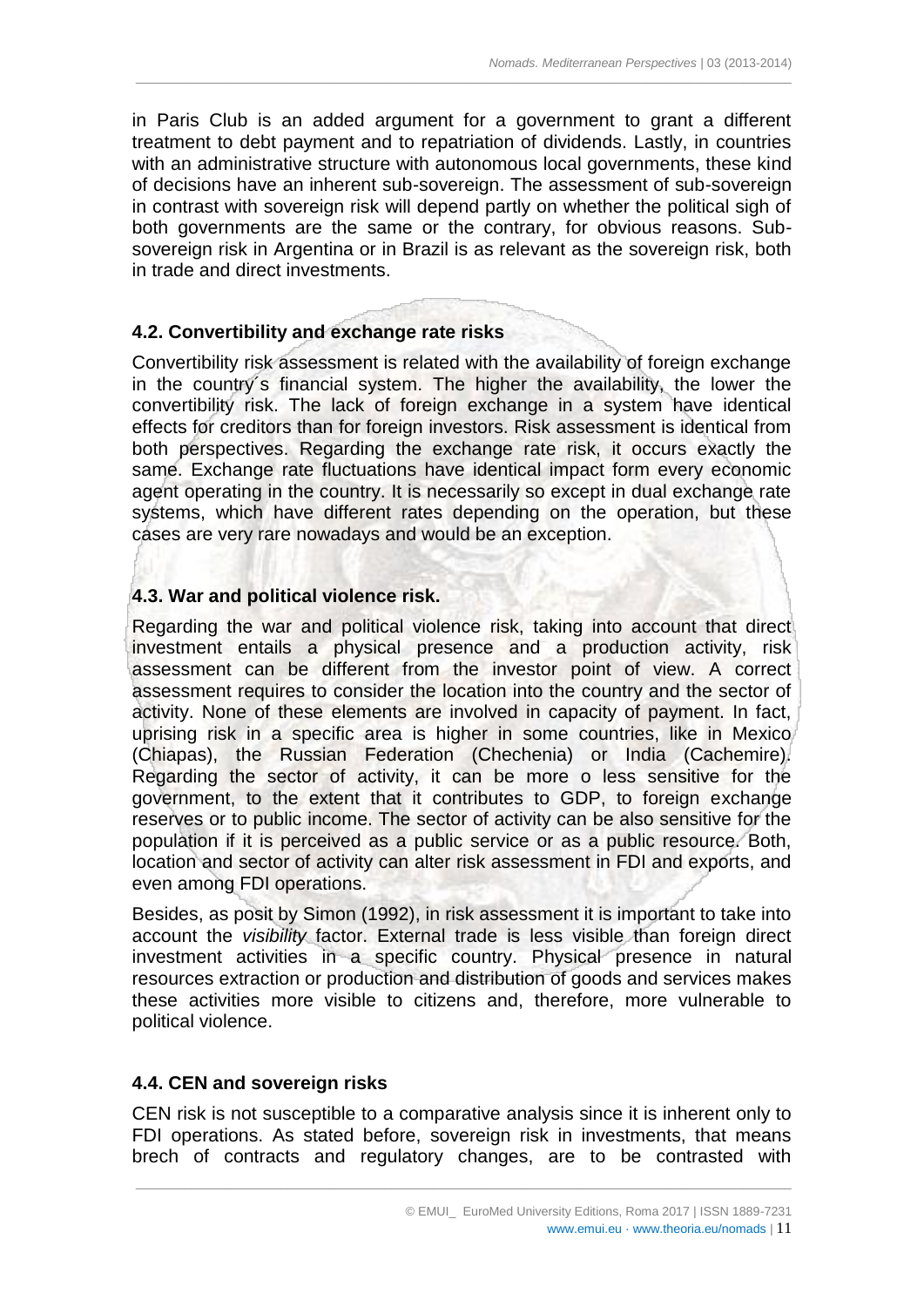unwillingness to pay in the side of trade. Nevertherless, they are both very different due to the nature of operations. Furthermore, sovereign risk is a wider concept than breach of contract and regulatory changes. It has a dinamyc component that arises in what is called *inconsistency risk*. Let´s see an example: in the last decades of XX century large privatizacion processes have been registered in many emerging countries providing oportunities to foreign investors. When time has elapsed, governments can have incentives to reverse or revoke that process. In countries like Czech Republic and Ucraine privatization process were not transparent and in circumstances that could motivate a change in the process causing losses to investors. In Zimbabwe, the authorities developed a generalised expropriation and redistribution process involving farms and land properties that had been private owned by nationals and foreigners for decades. A reverse in the attitude of the government regarding foreign investments can be motivated by the need of building a complex engineering project and hires a foreign specialised company to do so. Initially, the government commits itself to favour the project with special tariffs, tax exemption, etc. Once the most specialised part of the project is finished, if the running of the plant does not require a specific cualification and can be developed by locals then the government can have an incentive to breach contracts or even expropriate. The recent case of expropriation of YPF to the spaniard Repsol in Argentina is an example of time inconsistency, since the authors were in favor of selling the company at the time. Inconsistency risk is associated to CEN risk and to sovereign risk. However, it is unquestionable the negative effect that an inconsistent government has in the investment climate and in the development strategy of its country. Therefore, there is a counterpart to inconsistency risk that is related to the *reputation* of countries, making a government to desist of hostile attitudes.

 $\_$  ,  $\_$  ,  $\_$  ,  $\_$  ,  $\_$  ,  $\_$  ,  $\_$  ,  $\_$  ,  $\_$  ,  $\_$  ,  $\_$  ,  $\_$  ,  $\_$  ,  $\_$  ,  $\_$  ,  $\_$  ,  $\_$  ,  $\_$  ,  $\_$  ,  $\_$  ,  $\_$  ,  $\_$  ,  $\_$  ,  $\_$  ,  $\_$  ,  $\_$  ,  $\_$  ,  $\_$  ,  $\_$  ,  $\_$  ,  $\_$  ,  $\_$  ,  $\_$  ,  $\_$  ,  $\_$  ,  $\_$  ,  $\_$  ,

Table 2 shows the elements that cause a different or similar perception of risks. The last column indicates wether the risk is different or not. CEN risk is not listed for being exclusive of FDI. Among the common risks, the only risks that affect similarly to exporters and investors are convertibility and exchange rate. The payment capacity of the sate is not listed since it does not exist in FDI. The rest of risks are different depending on the operation.

| <b>Risk</b>    | <b>Exports</b>                                           | <b>FDI</b>                                                           | Different? |
|----------------|----------------------------------------------------------|----------------------------------------------------------------------|------------|
| Transfer       | Prohibition that depens on<br>the external debt position | Prohibition that does not<br>depend on the external<br>debt position |            |
|                | Insolvency or iliquidity<br>situations                   |                                                                      |            |
|                | Susceptible to rescheduling in<br>Paris Club             | Investmet climate and<br>development strategy<br>damage              | Yes        |
| Convertibility | Lack of foreign exchange due                             | Lack of foreign                                                      |            |

 $\_$  , and the state of the state of the state of the state of the state of the state of the state of the state of the state of the state of the state of the state of the state of the state of the state of the state of the

# **Table 2: Comparative analysis of country risk in exports and FDI**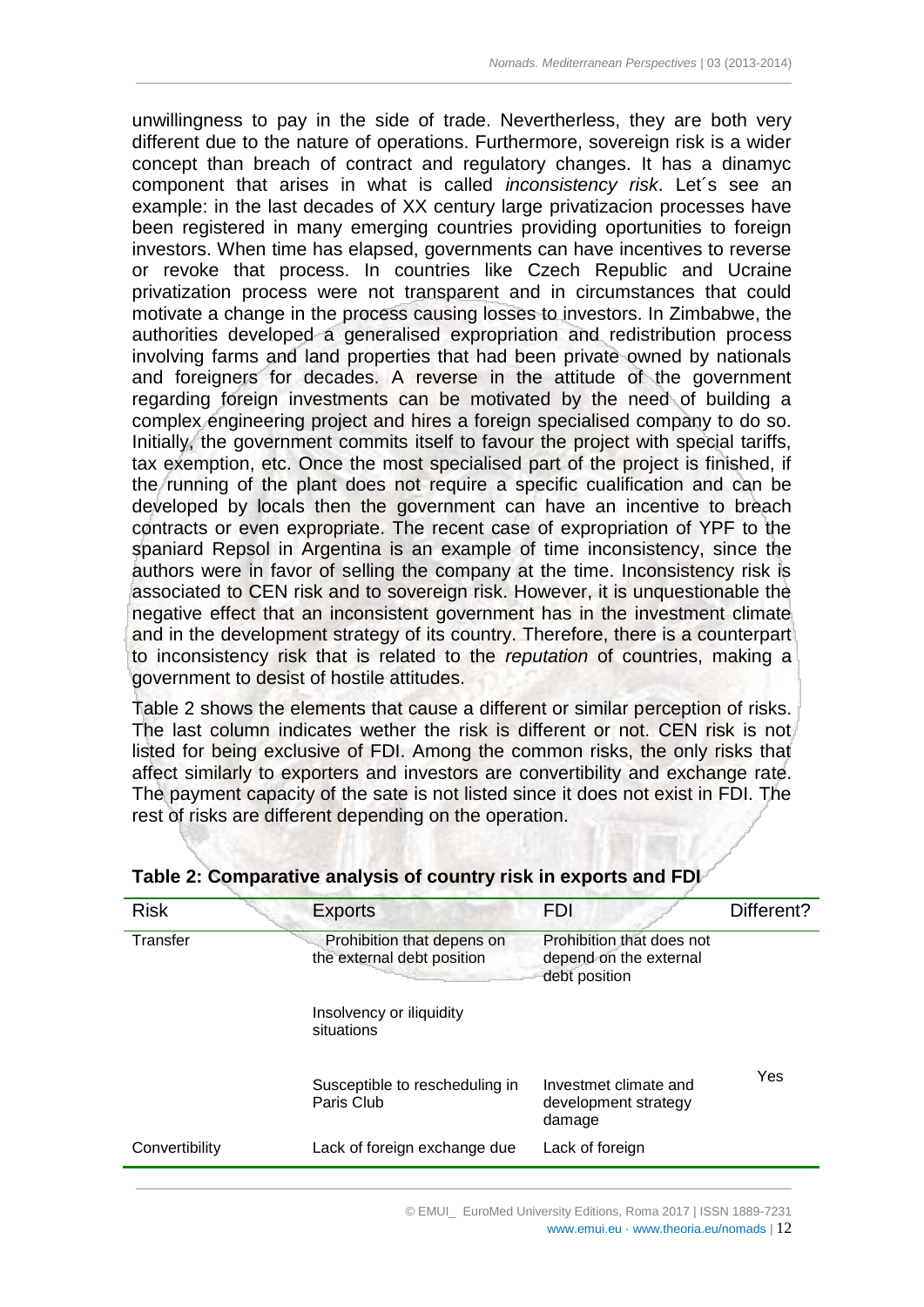|                                     | to balance of payment and<br>debt crisis                                   | exchange due to<br>balance of payment and<br>debt crisis                                                  | No         |
|-------------------------------------|----------------------------------------------------------------------------|-----------------------------------------------------------------------------------------------------------|------------|
| <b>Exchage Rate</b>                 | Large fluctuations in the<br>exchange rate                                 | Large fluctuations in the<br>exchange rate                                                                | No         |
| <b>CEN</b>                          |                                                                            |                                                                                                           | Not        |
|                                     | Not applicable                                                             | Applicable                                                                                                | applicable |
| War<br>political<br>and<br>violence | Uprisings with political aims<br>that provoque insolvency<br>situations    | Uprisings<br>against<br>foreign interests                                                                 |            |
|                                     | Inneficient management of<br>natural resources by the state.<br>Corruption | <b>FDI</b><br>operates<br>.in<br>a<br>sensitive sector<br>in<br>or<br>natural<br>resources<br>extraction. | Yes        |
|                                     | Unmet social needs. Failed<br>states<br>Invisible operations               | <b>FDI</b><br>interests<br>are<br>domestic<br>counter<br>to<br>interests                                  |            |
|                                     |                                                                            | Phisical<br>presence,<br>visibility                                                                       |            |
| Sovereign                           | Willingness to pay                                                         | Breach of contract and<br>regulatory changes                                                              |            |
|                                     | <b>Reschedulings in Paris Club</b>                                         | Official attitute with FDI:<br>case by case                                                               |            |
|                                     | <b>Bilateral relationship</b>                                              |                                                                                                           |            |
|                                     |                                                                            | <b>Bilateral relationship</b>                                                                             | Yes        |
|                                     |                                                                            | Inconsistency vs<br>reputation                                                                            |            |

 $\_$  ,  $\_$  ,  $\_$  ,  $\_$  ,  $\_$  ,  $\_$  ,  $\_$  ,  $\_$  ,  $\_$  ,  $\_$  ,  $\_$  ,  $\_$  ,  $\_$  ,  $\_$  ,  $\_$  ,  $\_$  ,  $\_$  ,  $\_$  ,  $\_$  ,  $\_$  ,  $\_$  ,  $\_$  ,  $\_$  ,  $\_$  ,  $\_$  ,  $\_$  ,  $\_$  ,  $\_$  ,  $\_$  ,  $\_$  ,  $\_$  ,  $\_$  ,  $\_$  ,  $\_$  ,  $\_$  ,  $\_$  ,  $\_$  ,

#### **5. Conclusion**

Country risk assessment in exports is a good starting point for country risk assessment in FDI but it is not enough for two reasons. Firstly there are categories of risks wich are specific of FDI and do not affect to exports. This is the case of CEN risk. Secondly, the risks that are common to both operations can affect in a different way and in different degree to one and another. War or political violence is considered as a category of country risk in export if they have political aims and if they involve a high percentage of the population so they have a potential to cause a deterioration in the economic fundamentals and insolvency. Such result would not necessarily affect to foreign investors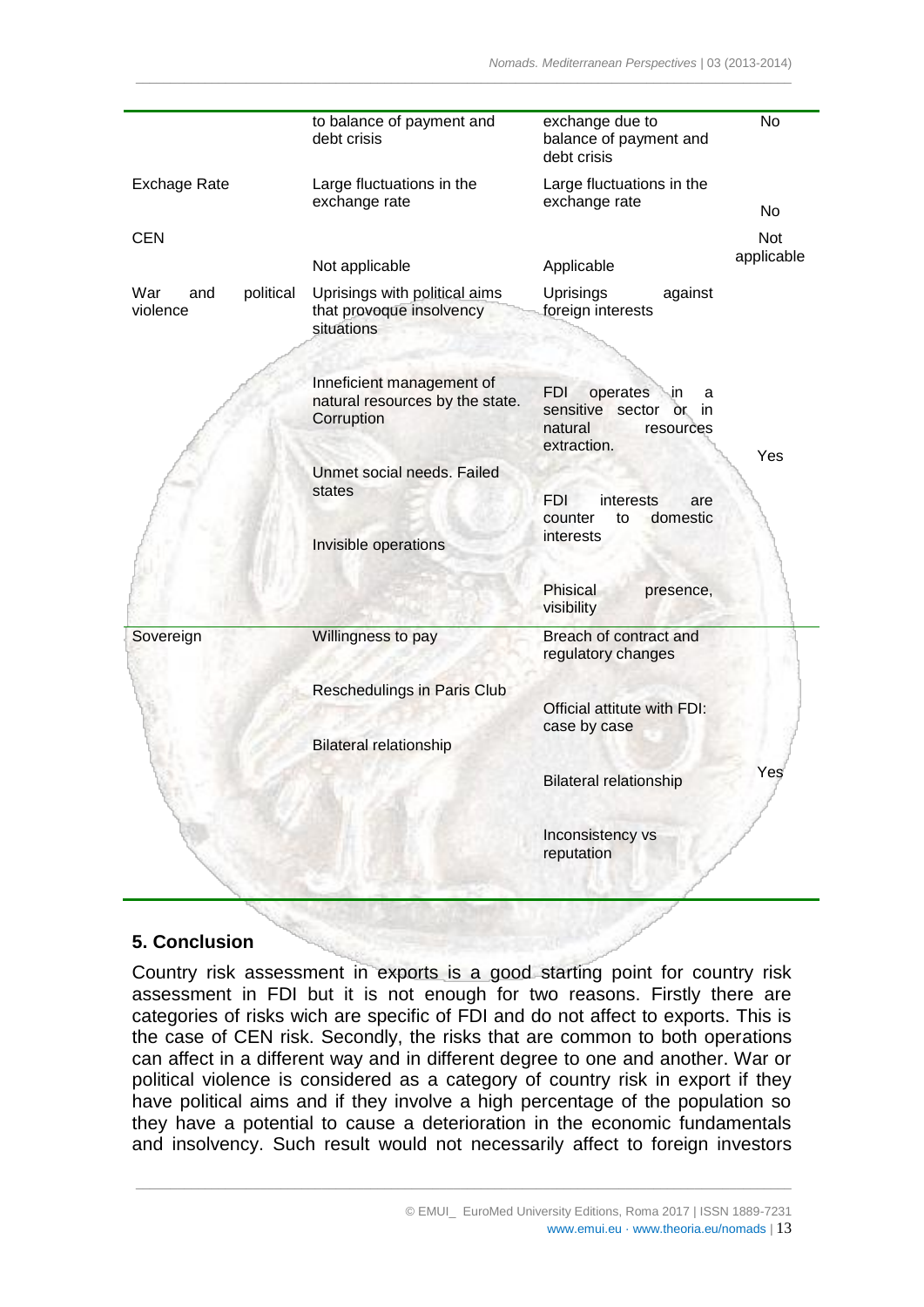operating in the country. FDI can instead suffer losses due to uprisings motivated by a conflict of interests with foreign firms. The exposure and the perception of this risk are unequal and, furthermore, they are different even among direct investors operating in different sectors or territories into the country.

 $\_$  ,  $\_$  ,  $\_$  ,  $\_$  ,  $\_$  ,  $\_$  ,  $\_$  ,  $\_$  ,  $\_$  ,  $\_$  ,  $\_$  ,  $\_$  ,  $\_$  ,  $\_$  ,  $\_$  ,  $\_$  ,  $\_$  ,  $\_$  ,  $\_$  ,  $\_$  ,  $\_$  ,  $\_$  ,  $\_$  ,  $\_$  ,  $\_$  ,  $\_$  ,  $\_$  ,  $\_$  ,  $\_$  ,  $\_$  ,  $\_$  ,  $\_$  ,  $\_$  ,  $\_$  ,  $\_$  ,  $\_$  ,  $\_$  ,

Transfer risk is also unequal. Capital transfer limitations are related to the debt position in the case of trade operations. In the case of FDI, external transfer prohibitions are only motivated by a sovereign decision. Both are completely independent so they can be decided separately.

Regarding the sovereign risk, on one side we are refering to voluntary unpayments, not insolvency, wich is the sovereign decision affecting exporters. On the other side, we are reffering to breach of contracts and to regulatory changes, wich are the sovereign decisions that can cause losses to FDI operating in the country. There are three elements that make this risk unequal: i) the development strategy and the subsequent interest in maintaining a good investment climate, ii) the debt rescheduling in Paris Club as a last resort, wich can be an incentive to unmeet payment commitments and iii) the need of gaining and maintaining a reputation in international context.

The only categories of country risk that are equal for exporters ad foreign direct investors are convertibility risk ad exchange rate risk. There aren´t any reasons to consider that lack of foreign exchange or large fluctuations on exchange rate would affect unevenly to both operations. Lastly, focusing only in FDI, there can be discrepancies in risk assessment among several operations due to the location and the sector of activity. Therefore, risk assessment in FDI operations requires a case by case basis.

#### **References:**

Berne Union (2012): *Yearbook 2012.* Ed.Exporta Publishing & Events Ltd. Londres.

Bridgman, P.W. (1959): "The Logic of Modern Physics after Thirty Years", *Daedalus.* MIT Press*.* 1959, Vol. 88 nº 3, 518-526

Colex (2006): *Diccionario Jurídico Básico*, Editorial Constitución y Leyes, S.A. Madrid.

Collier, P y Hoeffler, A. (2002): "Greed and Grievance in Civil Wars", CSAE WPS 2002/01

Collier, P y Hoeffler, A. (2004): "Greed and Grievance in Civil Wars", *Oxford Economic Papers*, 56: 563-595

Constitución española (1978). Consultado en [http://www.congreso.es/consti/constitucion/indice/titulos/articulos.jsp?ini=33&tip](http://www.congreso.es/consti/constitucion/indice/titulos/articulos.jsp?ini=33&tipo=2)  $o=2$ 

Dans, N (2012): "El riesgo país en la Inversión Extranjera Directa: concepto y modalidades de riesgo". *Papeles de Europa*, 2012, nº 25. Disponible en <http://revistas.ucm.es/index.php/PADE/article/view/41100>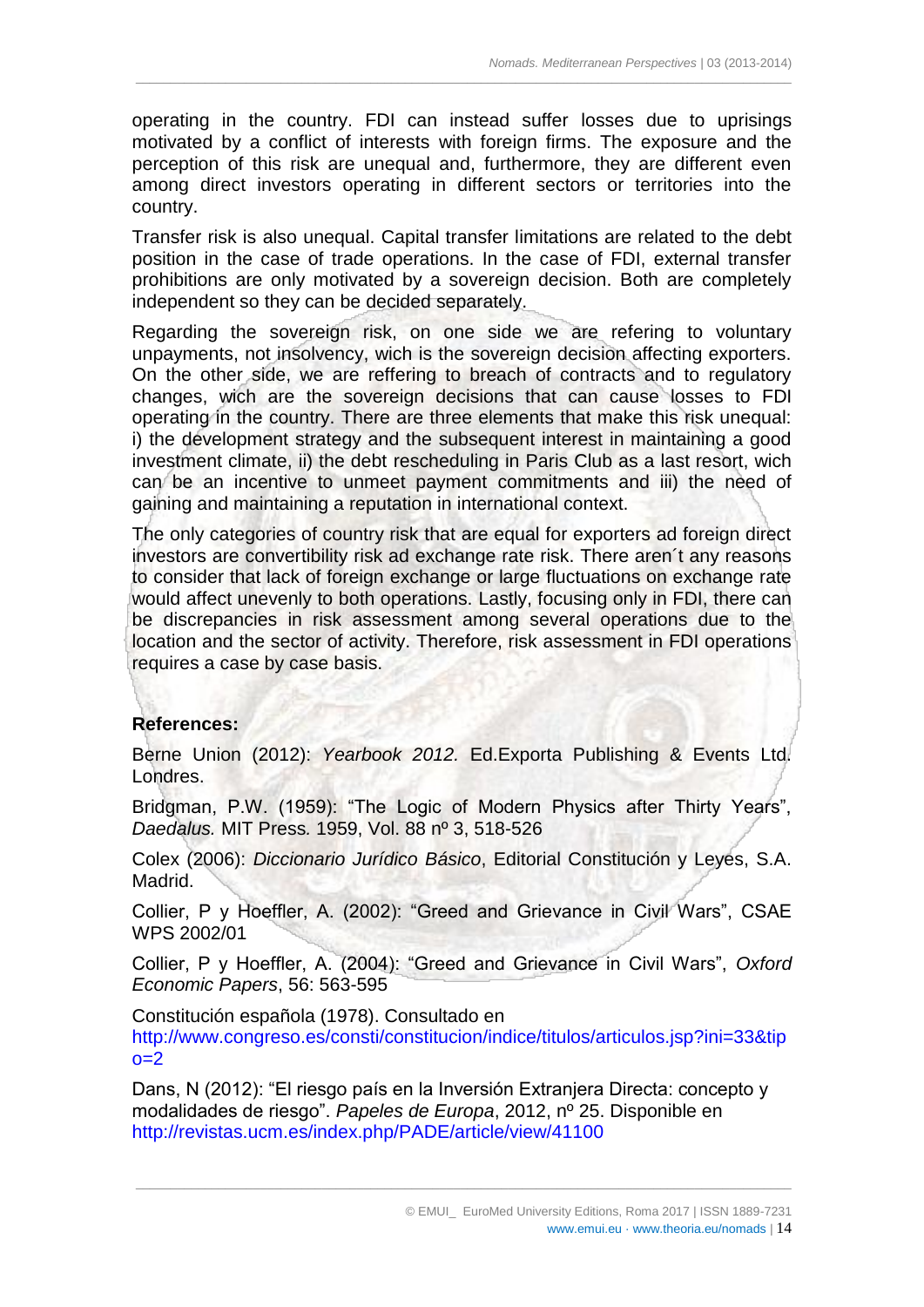Di John, J. (2011): "Failed Status" in Sub – Saharan Africa: A Review of the Literature"*, Real Instituto Elcano.* Ari 5/2011*.* Madrid.

 $\_$  ,  $\_$  ,  $\_$  ,  $\_$  ,  $\_$  ,  $\_$  ,  $\_$  ,  $\_$  ,  $\_$  ,  $\_$  ,  $\_$  ,  $\_$  ,  $\_$  ,  $\_$  ,  $\_$  ,  $\_$  ,  $\_$  ,  $\_$  ,  $\_$  ,  $\_$  ,  $\_$  ,  $\_$  ,  $\_$  ,  $\_$  ,  $\_$  ,  $\_$  ,  $\_$  ,  $\_$  ,  $\_$  ,  $\_$  ,  $\_$  ,  $\_$  ,  $\_$  ,  $\_$  ,  $\_$  ,  $\_$  ,  $\_$  ,

Diebold, F.X., Doherty, N.A., y Herring, R.J. (2010): *The Known, the Unknown and the Unknowable in Financial Risk Management. Measurement and Theory Advancing Practice.* Princeton Unviersity Press, Nueva Jersey. 2010, 390 pp.

Doherty, N.A. (2000): *Integrated Risk Management: Techniques and Strategies for Reducing Risks.* Mac Graw Hill, Nueva York.

Gomory, R. (1995): "The Known, the Unknown and the Unknowable", S*cientific American.* 

Gordon, K. (2008): "Investment Guarantees*", OECD Investment Policy Perspectives*. OECD, Paris.

Herber, M.E. (1992): "Foreign Direct Investment in Country Risk Analysis", *International Economic Consultants*. Ed Rouledge, Londres y Nueva York.

Holton, G.A. (2004): "Defining Risk", *Financial Annalist Journal.* Vol. 60, Nº 6, 19-25

Hyden, G y Agborsangaya-Fiteu, O. (2011): "Diagnostic Tools for Governance in Fragile States: Lessons, Trends and Suggestions". *Social Development Department.* Banco Mundial, Julio 2011.

Iranzo, S. (2008): "Delving into Country Risk", *Documentos ocasionales nº 08082.* Banco de España. Madrid, 2008.

James, D. (2004): "Political Risk Insurance after September 11 and the Argentine Crisis: An Underwriter's View from London", *International Political Risk Management: The Brave New World*. Grupo Banco Mundial, MIGA, Washington DC.

Knight, F. (2006): *Risk, Uncertainty and Profit*. Ed. Cosimo Classics. 1ª ed. 1921.

Li, Q. (2006) "Political Violence and Foreign Direct Investment" *Regional Economic Integration, Research in Global Strategic Management*, Vol. 12, 231– 255.

Li, Q. (2009): "Democracy, Autocracy and Expropriation of Foreign Direct Investment". Pennsylvania State University.

Lloyd´s (2011): *Annual Report 2010.* Society of Lloyd´s. Midas Press Plc. **Londres** 

Markovitz, H. (1952): "Portfolio Selection", *Journal of Finance.* Vol 7. Nº 1, 77- 91.

Meldrum, D. H. (2000): "Country Risk and Foreign Direct Investment", *Business Economics*. NABE, National association of Business Economics, Washington.

MIGA, Multilateral Investment Guarantee Agency (2011): *World Investment and Political Risk*. Grupo Banco Mundial, Washington.

Moosa, I.A. (2002): *Foreign Direct Investment: Theory and Practice*. Palgrave Macmillan. Nueva York, 2002, 329 pp.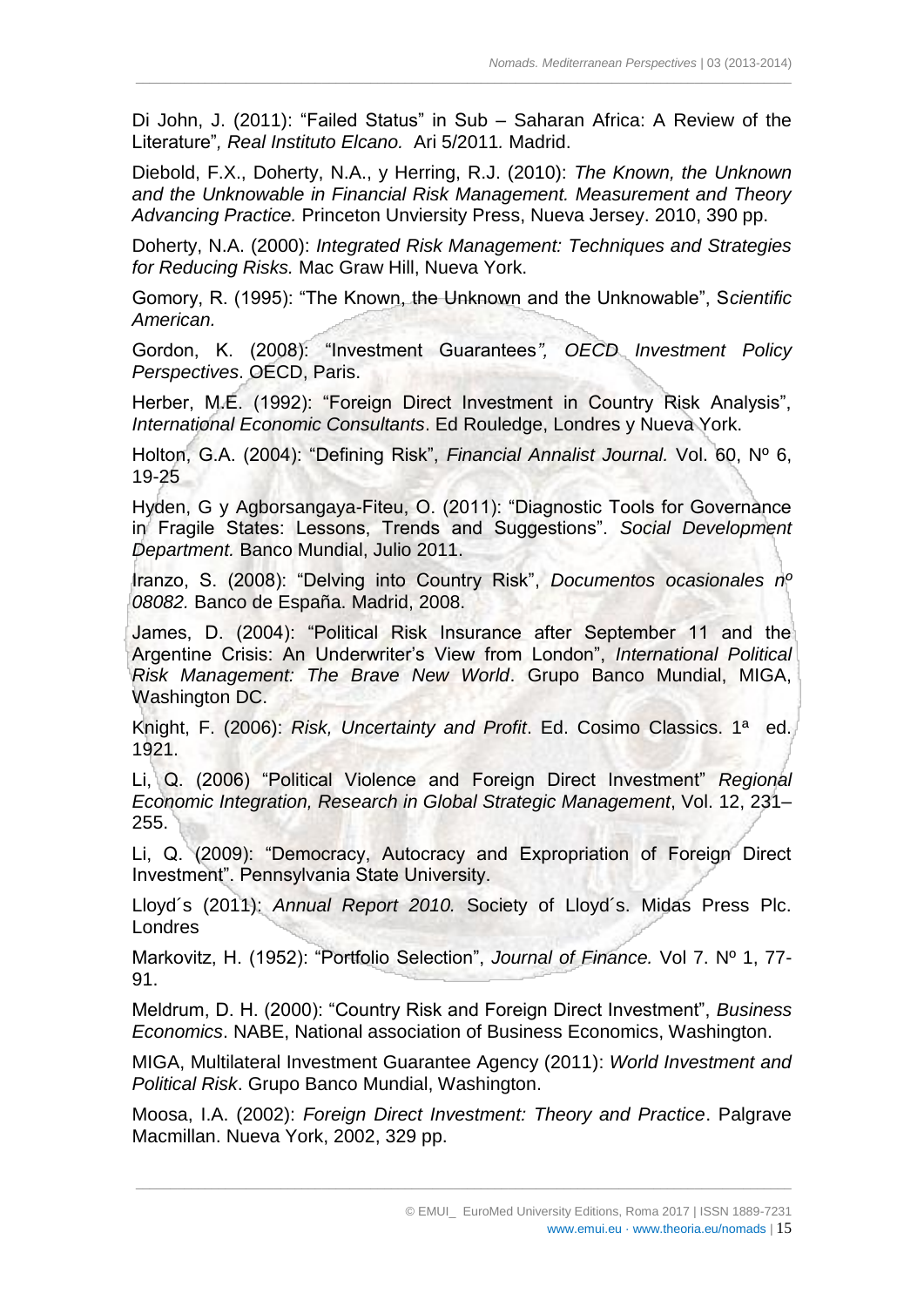Morel, F. (2010): "Credit Insurance in Support of Internacional Trade. Observations throughout the Crisis" *Export Credit Insurance Report*. Berne Union. Londres.

 $\_$  ,  $\_$  ,  $\_$  ,  $\_$  ,  $\_$  ,  $\_$  ,  $\_$  ,  $\_$  ,  $\_$  ,  $\_$  ,  $\_$  ,  $\_$  ,  $\_$  ,  $\_$  ,  $\_$  ,  $\_$  ,  $\_$  ,  $\_$  ,  $\_$  ,  $\_$  ,  $\_$  ,  $\_$  ,  $\_$  ,  $\_$  ,  $\_$  ,  $\_$  ,  $\_$  ,  $\_$  ,  $\_$  ,  $\_$  ,  $\_$  ,  $\_$  ,  $\_$  ,  $\_$  ,  $\_$  ,  $\_$  ,  $\_$  ,

OECD/DAC (2008): "Concepts and Dilemas of State Building in Fragile Situations. From Fragility to Resilence", *OECD/DAC Discussion paper*. París.

OECD (2009): "OECD Studies in Risk Management. Innovation in Country Risk Management", *OECD/DAC Discussion paper*. Paris.

Putzel, J. (2005): "Globalization, Liberalization and Prospects for the State", *International Political Science Review.* Enero 2005, Vol. 26, nº1, 5-16.

Putzel, J. (2006): "War, State Collapse and Reconstruction", *Working Paper 1 (2)*. Crisis States Research Centre*.* 

RAE, Real Academia Española de la Lengua (2001): *Diccionario*. 22º Edición. Consultado en<http://www.rae.es/rae.html>

Ross, M. (2004): "What Do We Know about Natural Resources and Civil War*?", Journal of Peace Research*, Vol. 41, no. 3, 337–356. Sage Publications.

Sambanis, N. (2002): "A Review of Recent Advances and Future Directions

in the Quantitative Literature on Civil War", *Defence and Peace Economics*, 13:3, 215-243

Simon J. D. (1989): "Revolution Without Guerrillas", *The Rand Corporation Series*. Santa Monica, California.

Simon, J.D. (1992): "Political Risk Analysis for International Banks and Multinational Enterprises" *Country Risk Analysis*. International Economic Consultants, Ed. Rouledge. Londres y N. York.

UNCTAD (2011): Best Practices in Investment for Development, Case Studies in FDI. *United Nations*. New York and Geneva, 2011.

Vilariño, A. (2001): *Turbulencias Financieras y Riesgo de Mercado*. Prentice Hall, Madrid, 2001, 300 pp.

III In the public sector imports health of public finances is another crucial indicator.

iv Published in BOE. 351 of December 17, 1954

**ENEX CONCORDER**<br>The definition of Mossa (2002 ) of foreign direct investment is the process by which residents of a country acquire ownership of some assets in another country in order to control the production and / or distribution and other activities conducted by them. The IMF, in its Balance of Payments Manual defines FDI as "an investment made in order to acquire a lasting interest in a firma operating in another country, being the interest of the investor to have a voice in the firm´s management . In UNCTAD's World Investment Report, FDI is defined as an investment involving a long-term relationship and represents a lasting interest in a firm established in an economy other than that of the investor. In this paper , we will consider the process of creation or acquisition of assets, excluding portfolio investment, in order to develop a long-term management control of the activity.

 $\mathbb{I}$  Vilariño (2001) defines credit risk as the possibility of suffering a loss caused by the breach of contractual payment obligations. Causes are specified as: decline in the creditworthiness of borrowers related to liquidity problems, continuing losses and even bankruptcy for companies, or declining revenues in families, but can also be caused by lack of willingness to pay.

 $\_$  , and the set of the set of the set of the set of the set of the set of the set of the set of the set of the set of the set of the set of the set of the set of the set of the set of the set of the set of the set of th v ICSID is the principal institution for the settlement of investment disputes. It was established under the Convention on the Settlement of Investment Disputes between States and Nationals